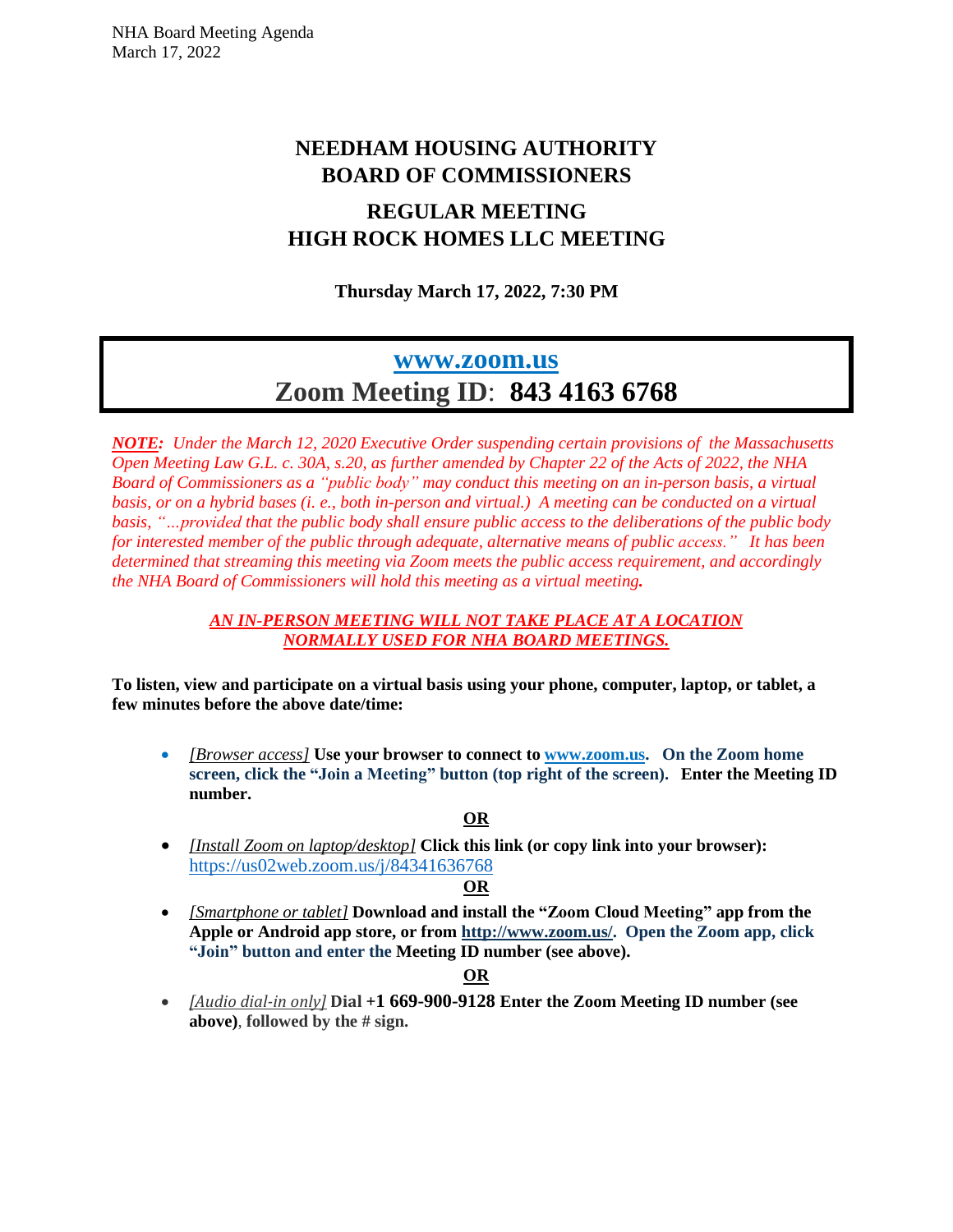#### **ROLL CALL TO CONVENE THE MEETINGS**

#### **COMMISSIONERS: NHA STAFF:**

Vice Chair Eleanor Evans Treasurer Ed Scheideler Commissioner Penny Kirk Commissioner Janice Bennett

Chair Reginald C. Foster Angie Medeiros, Executive Director & Secretary

#### **GUESTS:**

Adequate notice of this meeting has been provided by the Secretary of the Needham Housing Authority (NHA) by preparing a Public Notice dated March 14, 2022, setting forth the date, time and place of this meeting. Said notice was filed with the Clerk of the Town of Needham and provided to persons requesting it.

#### =========================================================================

## **AGENDA REGULAR NHA & HRH LLC BOARD MEETINGS**

**CHAIR'S ANNOUNCEMENTS** *(matters that could not be reasonably anticipated in advance of the meeting)***:**

#### **RESIDENT/TENANT INPUT:**

#### **AGENDA**

- A. Approval: NHA Bill/Check Warrant
- B. Approval: HRH LLC Bill/Check Warrant
- C. Review & Approval:
	- 1. 2/17/2022 Minutes of NHA & HRH LLC Regular Board Meeting
	- 2. 2/4/3033 Minutes of NHA Special Board Meeting
	- 3. K&G Remodeling Final Approvals
- D. Status Update, Discussion & Approval: Executive Director Search Process (Foster)
	- 1. Interim Executive Director Search
	- 2. Engaging a Search Consultant
	- 3. Appointing the ED Search Committee
- E. Status Update, MRI:
	- 1. Housing Plan Working Group (Scheideler)
	- 2. Modernization & Redevelopment Initiative Update (Foster)
		- Community Preservation Committee
		- Withdrawal of Application FY2023-03 Purchase of East Militia Heights Property
		- Formation of a NHA Designer Selection Committee
- F. Information and Discussion: Mediation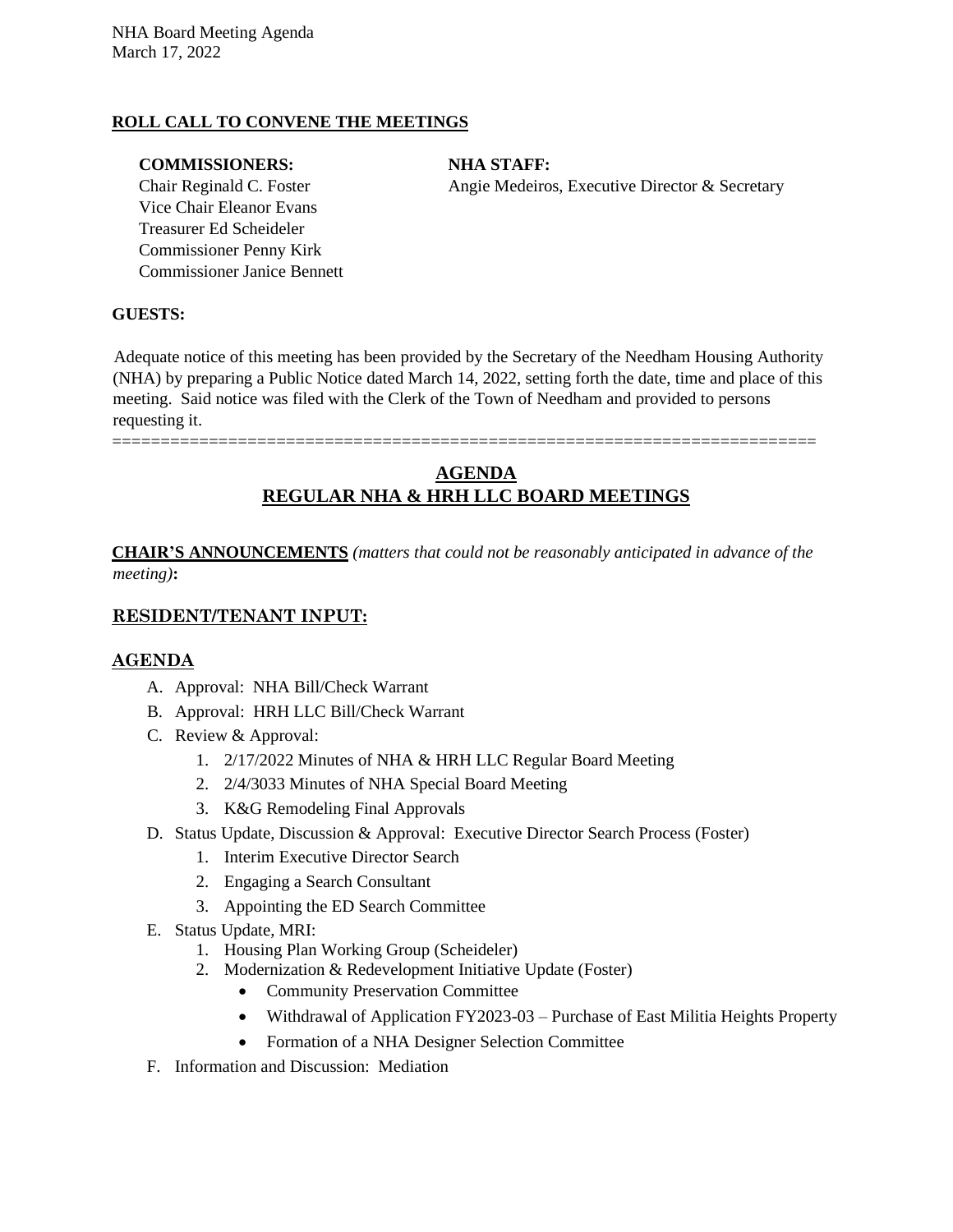- G. Status Update, Operations & Board Matters:
	- 1. Space redeployment (Medeiros)
		- Office move to 21 Highland Circle
		- Plan to return Unit 42 to service
		- Restoration of Community Center at 28 Capt. Robert Cook Drive
	- 2. After School Program Fall 2022 Reopening Plan (Medeiros)
	- 3. Seabeds/Cook CCTV System (Medeiros)
	- 4. New Tenant-Commissioner Guidelines (Foster)
	- 5. Return to in-Person Board Meetings (Foster)
	- 6. Board Rules of Procedure (Evans, Scheideler)
	- 7. Snow removal (Scheideler)
	- 8. Inviting guests to Board meetings (Scheideler)
- H. Information & Discussion:
	- 1. Executive Director's Report, Financial Report, Vacancy Report, Workorder Report.
	- 2. Ideas for improvement or additional reports.
- I. Adjourn to Executive Session [CRC]
- J. Adjournment

#### **RESOLUTION #2022-218**

To approve payment of the bill roll/check roll listed on the Warrant dated March 17, 2022, in the amount of \$ \$346,700.25 as follows:

| Section 8: 118 vouchers                       | \$146,954.00 |
|-----------------------------------------------|--------------|
| Payroll checks (2/16/2022) #502657502669      | \$11,698.69  |
| Payroll checks (2/23/2022) #502670-502682     | \$10,995.00  |
| Payroll checks (3/2/2022) #502683-502696      | \$12,698.64  |
| Payroll checks (1/5/2022) #502697-502708      | \$12,644.64  |
| Batch #1 A/P Checks (2/18/2022) #34096-#34099 | \$27,403.04  |
| Batch #2 A/P Checks (3/14/2022) #34100-#34153 | \$124,306.24 |

Upon a motion duly made by Commissioner and seconded by Commissioner , it was *(approved/disapproved)* by a vote of (\_\_\_\_ in favor, \_\_\_ against and \_\_\_ abstaining).

#### **RESOLUTION #HRH#2022-44**

To approve payment of the bill roll/check roll listed on the Warrant dated March 17, 2022, in the amount of \$ 31,876.06 as follows:

| Batch#1 A/P Ck#3233- (2/22/2022)    | \$4,000     |
|-------------------------------------|-------------|
| Batch#2 A/P CK#3234-3241(3/14/2022) | \$27,876.06 |

Upon a motion duly made by Commissioner \_\_\_ and seconded by Commissioner \_\_\_, it was *(approved/disapproved* by a vote of (\_\_\_\_ in favor, \_\_\_ against and \_\_\_ abstaining).

#### **RESOLUTION #2022-219**